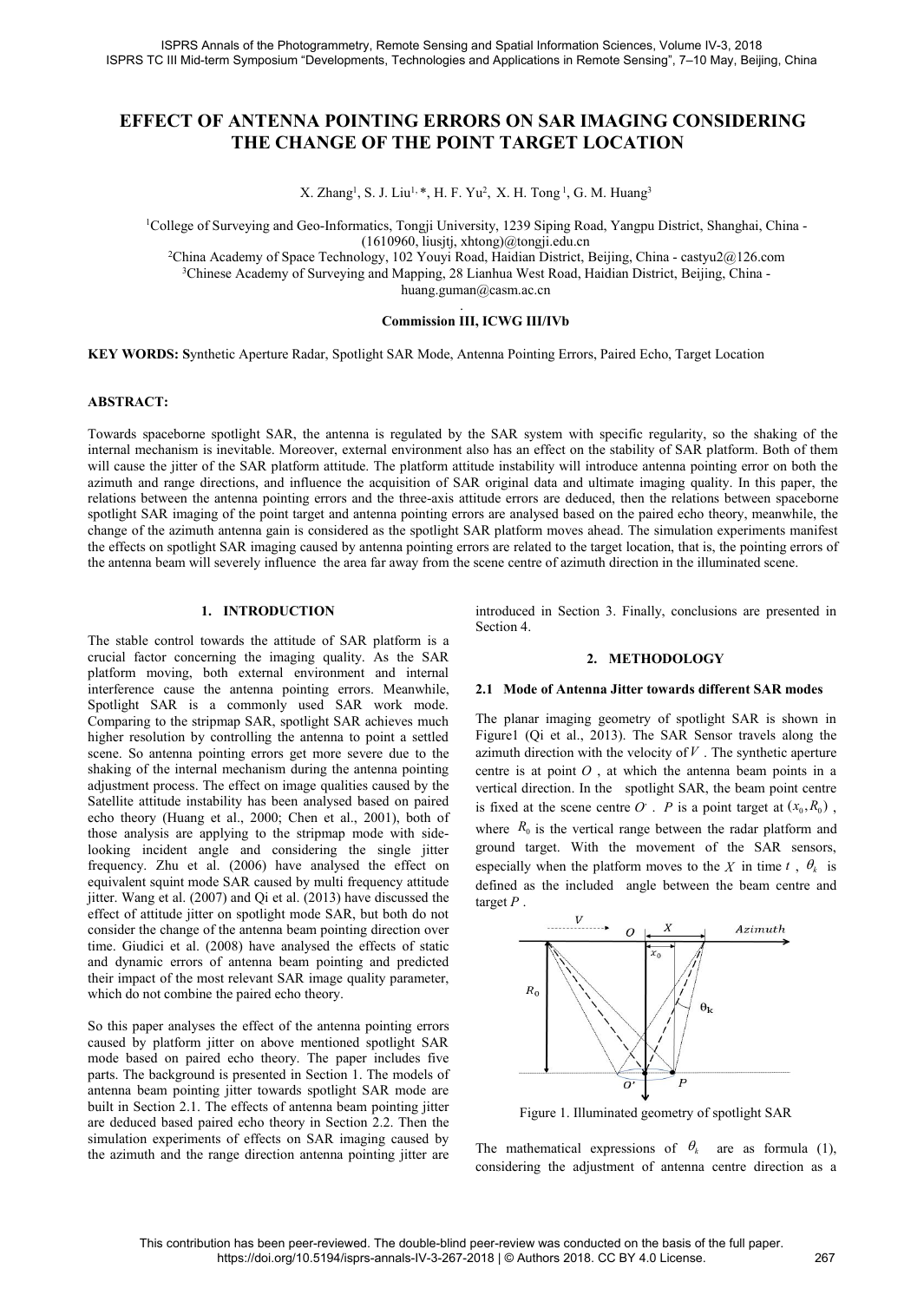results.

$$
\theta_k = \arctan(\frac{Vt}{R_0}) + \arctan(\frac{x_0 - Vt}{R_0})
$$
 (1)

**EXAMPLE ART ANDER ANDER AND SIGNATE CONSUMISED THE CONSUMISED THE MOTEL THEORYMON CONSULTER SUPPOSE INTERENT OR THE CONSULTER THEORYMON OF THE ART AND THE SERVICE THEORYMON OF THE ART AND THE SERVICE THEORYMON MANUST ART** S Annals of the Photogrammetry, Remote Sensing and Spatial<br>
did-term Symposium "Developments, Technologies and Applicat<br>
ss, which do not influence the regularity of  $\theta_{am}$  is the and pitch a<br>
=  $\arctan(\frac{Vt}{R_0}) + \arctan(\frac{x_0$ **ISPRS Annals of the Photogrammetry, Remote Sensing and Spatial Information Scie<br>
ISPRS TC III Mid-term Symposium "Developments, Technologies and Applications in Remote<br>
continuous process, which do not influence the regu ISPRS Annals of the Photogrammetry, Remote Sensing and Spatial Information Sciences<br>
ISPRS TC III Mid-term Symposium "Developments, Technologies and Applications in Remote Sens<br>
continuous process, which do not influence ISPRS TC III Mid-term Symposium** "Developments, Technologies and Applications in Remote Sensitive<br>continuous process, which do not influence the regularity of  $\theta_{am}$  is the amplitude of the azim<br>results.<br>
and pitch angl to the following solution of the distribution of the distribution of the mathematical continuous process, which do not influence the regularity of  $\theta_{am}$  is the amplitude and pitch angle,  $\omega_0$  azimuth antenna gain erro continuous process, which do not influence the regular<br>results.<br>  $\theta_k = \arctan(\frac{Vt}{R_0}) + \arctan(\frac{x_0 - Vt}{R_0})$ <br>
On the other hand, the relationship between three-axis<br>
error and the antenna beam pointing errors is deduced be<br>
th  $\theta_k = \arctan(\frac{R}{R_0}) + \arctan(\frac{R_0}{R_0})$  (1)<br>
her hand, the relationship between three-axis attitude<br>
the antenna beam pointing errors is deduced based on<br>
ormation of the platform ontology coordinate system<br>
sing originally t ISPRS Annals of the Photogrammetry, Remote Sensing and Spatial Information Sciences, Vol<br>
3 TC III Mid-term Symposium "Developments, Technologies and Applications in Remote Sensing",<br>
us process, which do not influence th ISPRS Annals of the Photogrammetry, Remote Sensing and Spatial Information Sciences<br>
ISPRS TC III Mid-term Symposium "Developments, Technologies and Applications in Remote Sens<br>
continuous process, which do not influence

$$
\Delta \theta_a = (\cos \theta_L \delta_p - \sin \theta_L \delta_y) \tag{2}
$$

$$
\Delta\theta_r = \frac{(\delta_y \sin\theta - \cos\theta \cos\theta_L \delta_r + \cos\theta \sin\theta_L) \div \cos\theta - \sin\theta_L}{\cos\theta_L}
$$

On the other hand, the relationship between three-axis attitude<br>
error and the antenna beam pointing errors is deduced based on<br>
the transformation of the platform ontology coordinate system<br>
to the ground solid coordinat error and the antenna beam pointing errors is deduced based on<br>
the transformation of the platform ontology coordinate system<br>
to the ground solid coordinate system, the mathematical<br>
expressions are as follow:<br>
smaller t the transformation of the platform ontology coordinate system<br>
to the ground solid coordinate system, the mathematical mode.<br>
expressions are as follow:<br>  $\Delta \theta_a = (\cos \theta_L \delta_p - \sin \theta_L \delta_y)$  (2) expansis<br>  $\Delta \theta_r = \frac{(\delta_y \sin \theta - \cos \theta \cos \theta$ The mathematical interction, it is equal to  $v_k$ <br>
simulate system, the mathematical mode. For any moment, be<br>
smaller than the original intervalsed as the  $w_{a1}(t)$  (H<br>  $y_{\sin}(\theta_L) \div \cos \theta - \sin \theta_L$ <br>  $y_{a1}(t) \equiv w_a(\theta_L)$ <br>  $\Rightarrow w_{a1}($ and  $\Delta\theta_a$  is the angle error in azimuth. It is obvious that the s are as follow:<br>
sing  $\theta - \cos\theta \cos\theta_L \delta_r + \cos\theta \sin\theta_L + \cos\theta - \sin\theta_L$ <br>
sing  $\theta - \cos\theta \cos\theta_L \delta_r + \cos\theta \sin\theta_L + \cos\theta - \sin\theta_L$ <br>
sing  $\theta - \cos\theta \cos\theta_L \delta_r + \cos\theta \sin\theta_L + \cos\theta - \sin\theta_L$ <br>
sing  $\theta - \cos\theta \cos\theta_L \delta_r + \cos\theta \sin\theta_L + \cos\theta - \sin\theta_L$ <br>
sing the angle error in  $\Delta \theta_{\alpha} = (\cos \theta_{L} \delta_{p} - \sin \theta_{L} \delta_{y})$  expansion on  $\theta_{k}$  and ignoring<br>  $\Delta \theta_{r} = \frac{(\delta_{y} \sin \theta - \cos \theta \cos \theta_{L} \delta_{r} + \cos \theta \sin \theta_{L}) + \cos \theta - \sin \theta_{L}}{\cos \theta_{L}}$ <br>
where  $\delta_{y}$  is the angle error in yaw direction,  $\delta_{p}$  is the angle<br>
err  $\Delta \theta_r = \frac{(\delta_y \sin \theta - \cos \theta \cos \theta_t \delta_r + \cos \theta \sin \theta_t) + \cos \theta - \sin \theta_t}{\cos \theta_t}$  represented as the  $w_a(t)$  (Huang<br>
where  $\delta_y$  is the angle error in yaw direction,  $\delta_p$  is the angle<br>
error in pitching direction,  $\delta_r$  is the angle error in the simulation experiment of a since  $w_{a1}(t) \approx w_a(\theta_k)$ <br>  $\cos \theta_L$ <br>  $\cos \theta_L$ <br>  $\cos \theta_L$ <br>  $\cos \theta_L$ <br>  $\cos \theta_L$ <br>  $w_{a1}(t) \approx w_a(\theta_k)$ <br>
where  $\delta_y$  is the angle error in yaw direction,  $\delta_p$  is the angle tranget output signal can be expe  $\Delta\theta_r = \frac{(\delta_y \sin \theta - \cos \theta \cos \theta_t \delta_r + \cos \theta \sin \theta_t) + \cos \theta - \sin \theta_t}{\cos \theta_t}$ <br>
where  $\delta_y$  is the angle error in yaw direction,  $\delta_p$  is the angle<br>
error in pitching direction,  $\delta_r$  is the angle error in rolling<br>
direction,  $\theta$  is the s cos  $\theta_L$ <br>
where  $\delta_y$  is the angle error in yaw direction,  $\delta_p$  is the angle<br>
error in pitching direction,  $\delta_z$  is the angle error in rolling<br>
direction,  $\theta$  is the squint angle,  $\Delta \theta_t$  is the angle error in range,<br> where  $\delta_y$  is the angle error in yaw direction,  $\delta_p$  is the angle<br>error in pitching direction,  $\delta_t$  is the angle error in rolling<br>direction,  $\theta$  is the squint angle,  $\Delta \theta_i$  is the angle error in range,<br>and  $\Delta \theta_u$  is three  $\psi_y$  is the angle error in  $\beta$  in an antivorum,  $\psi_p$  is the angle error in rolling<br>direction,  $\theta$  is the squint angle,  $\Delta \theta_i$  is the angle error in range,<br>and  $\Delta \theta_a$  is the squint angle,  $\Delta \theta_i$  is the angle e error in pitching direction,  $\delta_r$  is the angle error in rolling<br>direction,  $\theta$  is the squint angle,  $\Delta \theta_r$  is the angle error in range,<br>and  $\Delta \theta_a$  is the squint angle,  $\Delta \theta_r$  is the angle error in azimuth. It is obvi direction,  $\theta$  is the squint angle,  $\Delta \theta_i$  is the angle error in range,<br>
and  $\Delta \theta_a$  is the angle error in azimuth. It is obvious that the<br>
antenna pointing angle errors in azimuth and range direction are<br>
not linear re where  $\delta_y$  is the angle error in yaw direction,  $\delta_p$  is the angle error in pliching direction,  $\delta_z$  is the angle error in rolling<br>error in pliching direction,  $\delta_z$  is the angle error in rolling<br>direction,  $\theta$  is the **j**  $\det w_r(\theta_{r0})$  as the antenna gate of  $\delta_p$  is the angle error in yaw direction,  $\delta_p$  is the angle error in rolling<br>  $s_{fa}(t) = w_r(\theta_{r0})e^{j\pi f_r t'^2}$   $\int$  eerror in azimuth. It is obvious that the<br>
eerror in azimuth and ra error in pitching direction, *δ*, is the angle error in rolling<br>direction, *θ* is the squint angle,  $Δθ$ , is the angle error in range,<br>and  $Δθ_a$  is the angle error in azimuth. It is obvious that the<br>antenna pointing angl direction,  $\theta$  is the squint angle,  $\Delta \theta$ , is the angle error in range,<br>
and  $\Delta \theta_a$  is the angle errors in azimuth. It is obvious that the<br>
antenna pointing angle errors in azimuth and range direction are<br>
not linear r

and  $\Delta \theta_a$  is the angle error in azimuth. It is obvious that the<br>antenna pointing angle errors in azimuth and range direction are<br>antenna pointing angle errors in azimuth and range direction are<br>the simulation experiment stands the antenna radiation pattern in range a **Pointing Jitter on Image Quality**<br>
ed echo theory (Huang et al., 2000), the<br>
will cause the pointing errors of antenna<br>
paired echo in azimuth, exacerbate the<br>
lution and produce false targets. After the<br>
azimuth echo According to the paired echo theory (Huang et al., 2000), the<br>platform attitude jitter will cause the pointing errors of antenna<br>beam, then bring the paired echo in azimuth, exacerbate the<br>image blur, lower resolution and From at titude jitter will cause the pointing errors of antenna<br>
beam, then bring the paired echo in azimuth, exacerbate the<br>
linear pointing errors of antenna<br>
the paired echo is:<br>
linear processing, the azimuth echo can platform attitude jitter will cause the pointing errors of antenna<br>beam, then bring the paired echo in azimuth, exacerbate the<br>image blur, lower resolution and produce false targets. After the<br>image processing, the azimut aftorm attitude jitter will cause the pointing errors of antenna<br>
ange blur, lower resolution and produce false targets. After the<br>
ange blur, lower resolution and produce false targets. After the<br>
gage processing, the az

$$
s(t) = w_a(t)w_r(t)e^{-j\pi f_r t^2}
$$
 (4)

 $s(t) = w_a(t)w_r(t)e^{-j\pi f_r t^2}$  (4<br>where  $w_a(t)$  stands the antenna radiation pattern in range<br>direction, while  $w_r(t)$  in azimuth direction.<br>After the phase compensation and antenna weighting processir<br>in the imaging process, the

$$
s_m(t) = e^{-j\pi f_r t^{2}} \int_{-\infty}^{\infty} w_a(t) w_r(t) e^{-j2\pi f_r t \cdot \tau} d\tau
$$
 (5)

**2.2.1** Azimuth antenna pointing jitter<br>  $\Delta \theta_a(t) = \theta_{am} \sin(\omega_0 t + \phi_0)$  (7) where  $\theta_{am}$  and  $\theta_{am}$  and  $\theta_{am}$  is the Doppler rate.<br>
Then existing the attitude error, the output point response the and  $s_{0m}(t)$  after the

$$
s_{fa}(t) = s_m(t) - s_{wa}(t)
$$
 (6)

$$
\Delta \theta_a(t) = \theta_{am} \sin(\omega_0 t + \varphi_0)
$$
 (7)

*am* Spatial Information Sciences, Volume IV-3, 2018<br>*Applications in Remote Sensing"*, 7–10 May, Beijing, China<br> $\theta_{am}$  is the amplitude of the azimuth antenna jitter caused by yaw<br>and pitch angle,  $\omega_0$  is the angular and Spatial Information Sciences, Volume IV-3, 20<br>
and Applications in Remote Sensing", 7–10 May, B<br>  $\theta_{am}$  is the amplitude of the azimuth antenna jitter<br>
and pitch angle,  $\omega_0$  is the angular frequency of<br>
azimuth ant is the angle and the N-3, 2018<br>is the angular frequency of the jitter. So the angular frequency of the jitter. So the<br>is the angular frequency of the jitter. So the<br>is given by (Huang et al., 2000):<br> $(t) = w_a [\theta_{a0} + \theta_{am} \sin(\omega$ 

$$
w_a(t) = w_a[\theta_{a0} + \theta_{am}\sin(\omega_0 t + \varphi_0)]
$$
 (8)

Annals of the Photogrammetry, Remote Sensing and Spatial Information Sciences, Volumerm Symposium "Developments, Technologies and Applications in Remote Sensing", 7-<br>
which do not influence the regularity of  $\theta_{am}$  is th ISPRS Annals of the Photogrammetry, Remote Sensing and Spatial Information Sciences. Volume IV-3, 2<br>
Si TC III Mid-lerm Symposium "Developments, Technologies and Applications in Remote Sensing", 7–10 May,<br>
ous process, wh and Spatial Information Sciences, Volume IV-3, 2018<br>
and Applications in Remote Sensing", 7–10 May, Beijing, China<br>  $\theta_{am}$  is the amplitude of the azimuth antenna jitter caused by yaw<br>
and pitch angle,  $\omega_0$  is the angu and Spatial Information Sciences, Volume IV-3, 2018<br>
and Applications in Remote Sensing", 7–10 May, Beijing, China<br>  $\theta_{am}$  is the amplitude of the azimuth antenna jitter caused by yaw<br>
and pitch angle,  $\omega_0$  is the angu  $\theta_{am}$  is the amplitude of the azimuth antenna jitter caused by yaw<br>and Applications in Remote Sensing", 7–10 May, Beijing, China<br> $\theta_{am}$  is the amplitude of the azimuth antenna jitter caused by yaw<br>and pitch angle,  $\omega_$  $\theta_{am}$  is the amplitude of the azimuth antenna jitter caused by yaw<br>and pitch angle,  $\omega_0$  is the angular frequency of the jitter. So the<br>azimuth antenna gain is given by (Huang et al., 2000):<br> $w_a(t) = w_a[\theta_{a0} + \theta_{am} \sin(\omega_0$  $\theta_{am}$  is the amplitude of the azimuth antenna jitter caused by yaw<br>and pitch angle,  $\omega_0$  is the angular frequency of the jitter. So the<br>azimuth antenna gain is given by (Huang et al., 2000):<br> $w_a(t) = w_a[\theta_{a0} + \theta_{am} \sin(\omega_0$ and Spatial Information Sciences, Volume IV-3, 2018<br>
and Applications in Remote Sensing", 7–10 May, Beijing, China<br>  $\theta_{am}$  is the amplitude of the azimuth antenna jitter caused by yaw<br>
and pitch angle,  $\omega_0$  is the angu and Spatial Information Sciences, Volume IV-3, 2018<br>
nd Applications in Remote Sensing", 7–10 May, Beijing, China<br>  $\theta_{am}$  is the amplitude of the azimuth antenna jitter caused by yaw<br>
and pitch angle,  $\omega_0$  is the angul framation Sciences, Volume IV-3, 2018<br>
in Remote Sensing", 7–10 May, Beijing, China<br>
litude of the azimuth antenna jitter caused by yaw<br>
e,  $\omega_0$  is the angular frequency of the jitter. So the<br>
na gain is given by (Huang  $\theta_{am}$  is the amplitude of the azimuth antenna jitter caused by yaw<br>and pitch angle,  $\omega_0$  is the angular frequency of the jitter. So the<br>azimuth antenna gain is given by (Huang et al., 2000):<br> $w_a(t) = w_a[\theta_{a0} + \theta_{am} \sin(\omega_0$ where  $\theta_{a0}$  is the Off-axis Angle of the target in azimuth<br>direction, it is equal to  $\theta_k$  when considering the spotlight SAR<br>mode. For any moment, because the antenna jitter angle is far<br>smaller than the original poin angle,  $\omega_0$  is the angular frequency of the jitter. So the<br>
atenna gain is given by (Huang et al., 2000):<br>  $w_a(t) = w_a[\theta_{a0} + \theta_{am} \sin(\omega_0 t + \varphi_0)]$  (8)<br>  $\omega$  is the Off-axis Angle of the target in azimuth<br>
it is equal to  $\theta$ in is given by (Huang et al., 2000):<br>  $v_a(t) = w_a[\theta_{a0} + \theta_{am} \sin(\omega_0 t + \varphi_0)]$  (8)<br>
Off-axis Angle of the target in azimuth<br>
1 to  $\theta_k$  when considering the spotlight SAR<br>
ment, because the antenna jitter angle is far<br>
ment, b t) =  $w_a [\theta_{a0} + \theta_{am} \sin(\omega_0 t + \varphi_0)]$  (8)<br>
ff-axis Angle of the target in azimuth<br>
o  $\theta_k$  when considering the spotlight SAR<br>
ent, because the antenna jitter angle is far<br>
ginal point Angle, using a Taylor series<br>
ignoring *j*, because the antenna jitter angle is far<br>
ral point Angle, using a Taylor series<br>
gioring the high term, then  $w_a(t)$  can be<br>
(Huang et al., 2000):<br>  $v_a(\theta_k) + w_a'(\theta_k)\theta_{am} \sin(\omega_0 t + \theta_0)$  (9)<br>
ranna gain of distance directi *sh* angle,  $\omega_0$  is the angular frequency of the jitter. So the antenna gain is given by (Huang et al., 2000):<br>  $w_a(t) = w_a[\theta_{a0} + \theta_{am} \sin(\omega_0 t + \varphi_0)]$  (8)<br>  $\theta_{a0}$  is the Off-axis Angle of the target in azimuth<br> *n*, it i *w<sub>a</sub>* (*t*) = *w<sub>a</sub>*[ $\theta_{a0} + \theta_{am} \sin(\omega_0 t + \varphi_0)$ ] (8)<br>
Off-axis Angle of the target in azimuth<br>
al to  $\theta_k$  when considering the spotlight SAR<br>
ment, because the antenna jitter angle is far<br>
ment, because the antenna ji  $v_k$  when considering the spotlight SAR<br>
, because the antenna jitter angle is far<br>
al point Angle, using a Taylor series<br>
noring the high term, then  $w_a(t)$  can be<br>
(Huang et al., 2000):<br>  $v_a(\theta_k) + w_a'(\theta_k)\theta_{am} \sin(\omega_0 t + \theta_0)$ de of the azimuth antenna jitter caused by yaw<br>  $v_0$  is the angular frequency of the jitter. So the<br>
ain is given by (Huang et al., 2000):<br>  $w_a(t) = w_a[\theta_{a0} + \theta_{am} \sin(\omega_0 t + \varphi_0)]$  (8)<br>  $\theta_a$  Off-axis Angle of the target in a  $\mathcal{L} = w_a [\theta_{a0} + \theta_{am} \sin(\omega_0 t + \varphi_0)]$  (8)<br>
T-axis Angle of the target in azimuth<br>  $\theta_k$  when considering the spotlight SAR<br>
t, because the antenna jitter angle is far<br>
imal point Angle, using a Taylor series<br>
ignoring the mode. For any moment, because the antenna jitter angle is far<br>smaller than the original point Angle, using a Taylor series<br>expansion on  $\theta_k$  and ignoring the high term, then  $w_a(t)$  can be<br>represented as the  $w_a(t)$  (Huang qual to  $\theta_k$  when considering the spotlight SAR<br>moment, because the antenna jitter angle is far<br>e original point Angle, using a Taylor series<br> $k_k$  and ignoring the high term, then  $w_a(t)$  can be<br> $w_a(t)$  (Huang et al., 2000

$$
w_{a1}(t) \cong w_a(\theta_k) + w_{a'}(\theta_k)\theta_{am}\sin(\omega_0 t + \theta_0)
$$
 (9)

(3) Set  $w_r(\theta_{r0})$  as the antenna gain of distance direction, the final

^ 2 0 *r r r r fa r r <sup>a</sup> j f t r r a k j f t a k am* (10) The paired echo is: ^ 2 , 2 . <sup>0</sup> 0 0 ( ) ( ) ( ) sin( )) *<sup>r</sup> <sup>r</sup> j f t j f t wa r r a k am s t w e w e d*

$$
s_m(t) = w_r(\theta_{r0})e^{j\pi f_r t \wedge 2} \int_{-\infty}^{\infty} w_a(\theta_k) e^{-j2\pi f_r t \cdot \tau} d\tau \qquad (11)
$$

$$
s_{wa}(t) = w_r(\theta_{r0})e^{j\pi f_r t^2} \int_{-\infty}^{\infty} w_a(\theta_k) \theta_{am} \sin(\omega_0 \tau + \theta_0) e^{-j2\pi f_r t \tau} d\tau
$$
\n(12)

errors of azimuth and range direction are given.<br>
2.2 **Effect of Antenna Pointing Jitter on Image Quality**<br>
2.2 **Effect of Antenna Pointing Jitter on Image Quality**<br>
4ccording to the paired echo theory (Huang et al., 2000 Ith and range direction are given.<br> **Antenna Pointing Jitter on Image Quality**<br>
the paired echo theory (Huang et al., 2000), the<br>
the paired echo theory (Huang et al., 2000), the<br>
ing, the aird case the pointing errors of relation between the azimuth direction antenna pointing jitter<br>frequency and the paired echo peak locations is no analytic Where  $w_a(t)$  stands the antenna radiation pattern in range<br>
direction, while  $w_r(t)$  in azimuth direction.<br>
After the phase compensation and antenna weighting processing<br>
in the imaging process, the final target signal is I cause the pointing errors of antenna<br>
on and produce false targets. After the<br>
muth ccho can be simplified to the<br>
muth ccho can be simplified to the<br>  $s_{w_0}(t) = w_r(\theta_{c0})e^{j\pi f_r t^2} \int_{-\infty}^{\infty} w_a(\theta_k) \theta_m$ <br>
antenna radiati signal mode:<br>
signal mode:<br>  $s_{vw}(t) = w_a(t)w_r(t)e^{-j\alpha_r t^2}$ <br>  $s(t) = w_a(t)w_r(t)e^{-j\alpha_r t^2}$ <br>
where  $w_a(t)$  is the antenna radiation pattern in range<br>
direction, while  $w_r(t)$  in azimuth direction.<br>
After the phase compensation and ante *s*<sub>*ma</sub>*(*t*) =  $w_r(t)e^{-j\pi f_r t^2}$ <br>
(4)<br>
The main radiation pattern in range<br>
time, accordingly get the<br>
th direction.<br>
and antenna weighting processing<br>
and target signal is (Huang et al., and Equal target is changed<br>
and</sub> where  $w_n(t)$  stands the antenna radiation pattern in range<br>
time, accordingly get the conduction<br>
direction,<br>
direct the phase compensation and antenna weighting processing<br>
antent the phase compensation and antenna weigh The main echo is:<br>  $s_m(t) = w_r(\theta_{r0})e^{j\pi f_r t \cdot \tau} \int_{-\infty}^{\infty} w_a(\theta_k) e^{-j2\pi f_r t \cdot \tau} d\tau$  (11)<br>
The paired echo is:<br>  $s_{wa}(t) = w_r(\theta_{r0})e^{j\pi f_r t \cdot \tau} \int_{-\infty}^{\infty} w_a(\theta_k) \theta_{am} \sin(\omega_0 \tau + \theta_0) e^{-j2\pi f_r t \cdot \tau} d\tau$  (12)<br>
Chen et al. (2001) i The main echo is:<br>  $s_m(t) = w_r(\theta_{r0})e^{j\pi f_r t} \int_{-\infty}^{\infty} w_a(\theta_k) e^{-j2\pi f_r t} dt$  (11)<br>
The paired echo is:<br>  $s_{wa}(t) = w_r(\theta_{r0})e^{j\pi f_r t} \int_{-\infty}^{\infty} w_a'(\theta_k) \theta_{am} \sin(\omega_0 \tau + \theta_0) e^{-j2\pi f_r t} dt$  (12)<br>
Chen et al. (2001) ignore the change of  $s_m(t) = w_r(\theta_{r0})e^{j\pi f_r t} \int_{-\infty}^{\infty} w_a(\theta_k)e^{-j\pi f_r t} d\theta_k$ <br>
The paired echo is:<br>  $s_{wa}(t) = w_r(\theta_{r0})e^{j\pi f_r t} \int_{-\infty}^{\infty} w_a'(\theta_k)\theta_{am} \sin(\omega_0 \tau)$ <br>
Chen et al. (2001) ignore the change of the antime, accordingly get the conclusion t appears at  $\pm f_0/f_r$ . Actually, the antenna gain towards *r* =  $w_r(\theta_r_0)e^{i\pi f_r/r^2}\int_{-\infty}^{\infty} w_{a1}(\tau)e^{-j2\pi f_r/r}d\tau$ <br>  $= w_r(\theta_{r0})e^{i\pi f_r/r^2}\int_{-\infty}^{\infty} [w_a(\theta_k)$  (10)<br>  $+w_a'(\theta_k)\theta_{am}\sin(\omega_d t + \theta_0)]e^{-j2\pi f_r/r}d\tau$  (10)<br>
ho is:<br>  $s_m(t) = w_r(\theta_r_0)e^{i\pi f_r/r^2}\int_{-\infty}^{\infty} w_a(\theta_k)e^{-j2\pi f_r/r}d\tau$  (11)<br>
ch  $s_m(t) = w_r(\theta_{r0})e^{j\pi f_r t'^2} \int_{-\infty}^{\infty} w_a(\theta_k) e^{-j\pi f_r t'} d\tau$  (11)<br>The paired echo is:<br> $s_{wa}(t) = w_r(\theta_{r0})e^{j\pi f_r t'^2} \int_{-\infty}^{\infty} w_a'(\theta_k) \theta_{am} \sin(\omega_0 \tau + \theta_0) e^{-j2\pi f_r t} d\tau$  (12)<br>Chen et al. (2001) ignore the change of the antenna ga The paired echo is:<br>  $s_{wa}(t) = w_r(\theta_r e)^{\rho/\pi f_r t} \int_{-\infty}^{\infty} w_a(\theta_k) \theta_{am} \sin(\omega_0 \tau + \theta_0) e^{-j2\pi f_r t} d\tau$  (12)<br>
Chen et al. (2001) ignore the change of the antenna gain over<br>
time, accordingly get the conclusion that the paired ech The paired echo is:<br>  $s_{wa}(t) = w_{\gamma}(\theta_{r0})e^{j\pi f_{r}t} \int_{-\infty}^{\infty} w_{a}(\theta_{k})\theta_{am} \sin(\omega_{0}\tau + \theta_{0})e^{-j2\pi f_{r}t}d\tau$  (12)<br>
Chen et al. (2001) ignore the change of the antenna gain over<br>
time, accordingly get the conclusion that th  $+w_a'(\theta_k)\theta_{\text{am}}\sin(\omega_d + \theta_0)[e^{-j2\pi f/x}d\tau$ <br>
The main echo is:<br>  $s_m(t) = w_r(\theta_0)e^{j\pi f/x^2}\int_{-\infty}^{\infty} w_a(\theta_k)e^{-j2\pi f/x^2}d\tau$  (11)<br>
The paired echo is:<br>  $s_m(t) = w_r(\theta_0)e^{j\pi f/x^2}\int_{-\infty}^{\infty} w_a'(\theta_k)\theta_{\text{am}}\sin(\omega_0\tau + \theta_0)\right)e^{-j2\pi f/x\tau}d\tau$  (1  $s_{wa}(t) = w_r(\theta_{r0})e^{j\pi f_r t} \int_{-\infty}^{\infty} w_a(\theta_k) \theta_{am} \sin(\omega_0 \tau + \theta_0) e^{-j2\pi f_r t} d\tau$  (12)<br>Chen et al. (2001) ignore the change of the antenna gain over<br>time, accordingly get the conclusion that the paired echoes<br>appears at  $\pm f_0$  $s_{wa}(t) = w_r(\theta_r_0) e^{j\pi f_r t^2} \int_{-\infty}^{\infty} w_a'(\theta_k) \theta_{am} \sin(\omega_0 \tau + \theta_0) e^{-j2\pi f_r t \tau} d\tau$  (12)<br>
Chen et al. (2001) ignore the change of the antenna gain over<br>
time, accordingly get the conclusion that the paired echoes<br>
appears a S<sub>wa</sub> (f) –  $w_r$ ( $v_r$ <sub>0</sub>) $\epsilon$  –  $\int_{-\infty}^{+\infty} v_a$  ( $v_k$ ) $v_{\text{am}}$  sin( $\omega_0 t + v_0$ ) $\epsilon$  –  $u$  (12)<br>Chen et al. (2001) ignore the change of the antenna gain over<br>time, accordingly get the conclusion that the paired echoes<br>ap (12)<br>
Chen et al. (2001) ignore the change of the antenna gain over<br>
time, accordingly get the conclusion that the paired echoes<br>
appears at  $\pm f_0 / f_r$ . Actually, the antenna gain towards<br>
stationary target is changing as Chen et al. (2001) ignore the change of the antenna gain over<br>time, accordingly get the conclusion that the paired echoes<br>appears at  $\pm f_0 / f_r$ . Actually, the antenna gain towards<br>stationary target is changing as the plat Chen et al. (2001) ignore the change of the antenna gain over<br>time, accordingly get the conclusion that the paired echoes<br>appears at  $\pm f_0/f_r$ . Actually, the antenna gain towards<br>stationary target is changing as the platf pears at  $\pm f_0 / f_r$ . Actually, the antenna gain towards<br>ationary target is changing as the platform goes ahead.<br>specially, the antenna pointing is controlled by the SAR<br>stem in spotlight mode, the azimuth antenna gain cha Antionary target is changing as the platform goes ahead.<br>
Especially, the antenna pointing is controlled by the SAR<br>
system in spotlight mode, the azimuth antenna gain changes<br>
more complicated as the form of  $w_a(\theta_k)$  ove Especially, the antenna pointing is controlled by the SAR<br>
Especially, the antenna pointing is controlled by the SAR<br>
system in spotlight mode, the azimuth antenna gain changes<br>
more complicated as the form of  $w_a(\theta_k)$  ov (12)<br>
Chen et al. (2001) ignore the change of the antenna gain over<br>
time, accordingly get the conclusion that the paired echoes<br>
appears at  $\pm f_0 / f$ . Actually, the antenna gain towards<br>
Especially, the antenna pointing

$$
w_r(t) = w_r[\theta_{r0} + \theta_{rm} \sin(\omega_0 t + \theta_0)] \tag{13}
$$

where  $\theta_{r0}$  is the Off-axis angle of the target in range direction, Particularly, when the target locates at scene centre,<br>d function of antenna gain is 0 in spotlight SAR, for<br>a beam points to scene centre all the time, accordingly,<br>echo will be constant 0.<br>ange antenna pointing jitter<br>h the derived function of antenna gain is 0 in spotlight SAR, for<br>the antenna beam points to scene centre all the time, accordingly,<br>the paired echo will be constant 0.<br>**2.2.2** Range antenna pointing jitter<br>The antenna gain the antenna beam points to scene centre all the time, accordingly,<br>the paired echo will be constant 0.<br>2.2.2 Range antenna pointing jitter<br>The antenna gain in the distance direction caused by the roll has<br>the same influen the paired echo will be constant 0.<br> **2.2.2** Range antenna pointing jitter<br>
The antenna gain in the distance direction caused by the roll has<br>
the same influence process as the azimuth direction, antenna<br>
gain in range di **2.2.2** Range antenna pointing jitter<br>The antenna gain in the distance direction caused by the roll has<br>the same influence process as the azimuth direction, antenna<br>gain in range direction is:<br> $w_r(t) = w_r[\theta_{r0} + \theta_{rm} \sin(\omega_0 t +$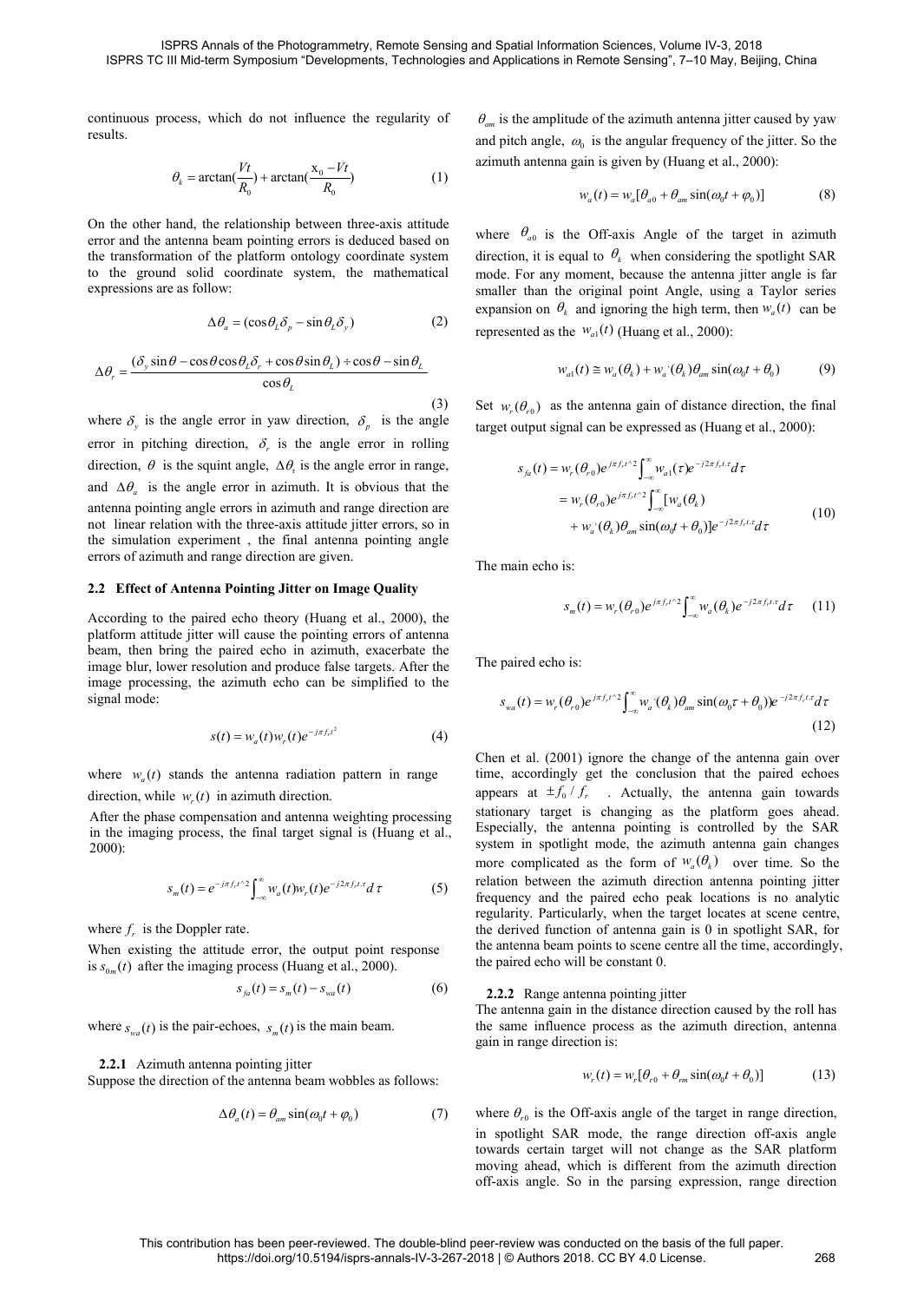\n ISPRS Annals of the Photogrammetry, Remote Sensing and Spatial Information ISPRS TC III Mid-term Symposium "Developments, Technologies and Applications in Rem antenna jitter will cause different regularity. Similarly, the final target output signal can be expressed as (Chen et al., 2001):\n

\n\n When the target loc 
$$
s_f(t) = e^{j\pi f_r t^\gamma} \int_{-\infty}^{\infty} w_a(\tau) [w_r(\theta_L) \quad (14)
$$
\n

\n\n For the antenna gain of the range direction is no relation with\n

\n\n The system of the data is not specified in the image direction.\n

antenna jitter will cause different regularity. Similarly, t<br>
antenna jitter will cause different regularity. Similarly, t<br>
target output signal can be expressed as (Chen et al., 200<br>  $s_{f} (t) = e^{j\pi f_f t \cdot 2} \int_{-\infty}^{\infty} w_a(\$ 

0 0 , 0 0 0 *<sup>r</sup> r L rm j f t <sup>j</sup> wr r j j f f*

 $\int_{0}^{\infty}$   $\int_{0}^{\infty}$   $\int_{0}^{\infty}$   $\int_{0}^{2\pi} f(t) \, dt$   $\int_{0}^{\infty}$ 

antenna jitter will cause different regularity. Similarly, the final<br>
target output signal can be expressed as (Chen et al., 2001):<br>
When the ta<br>  $s_{\mu}(t) = e^{j\pi f_{\mu}r^2} \int_{-\infty}^{\infty} w_a(\tau)[w_r(\theta_L)$ <br>  $+ w_r'(\theta_L)\theta_m \sin(\omega_d t + \theta_0)]e^{-j$ al., 2007):<br>  $s_{wr}(t) = \frac{w_r'(\theta_L)\theta_{rm}}{2j}e^{j\pi f_r t^2}[e^{-j\theta_0}s_0(t + \frac{f_0}{f_r})$ <br>  $-e^{j\theta_0}s_0(t - \frac{f_0}{f_r})]$ <br>
where  $s_0(t) = \int_{-\infty}^{\infty} w_a(\tau)e^{-j2\pi f_r t \cdot \tau}d\tau$ .<br>
Chen et al. (2001) and Wang et al. (2007) also consider the paired ec paired echoes appears at  $\pm f_0/f_r$ . Similarly, the azimuth  $s_{\mu}(t) = e^{j\alpha f_{\mu}t} \sum_{m} w_{\mu}(\tau)[w_{\nu}(\theta_{k})$ <br>
For the antenna gain of the range direction is no relation with<br>
the azimuth time, the paired celobes can be expressed as (Wang et<br>
a., 2007):<br>  $s_{\mu\nu}(t) = \frac{w_{\nu}(\theta_{k})\theta_{m}}{$  $s_{wr}(t) = \frac{w_r'(\theta_t)\theta_{r}}{2j}e^{j\pi f_r t^2}[e^{-j\theta_0}s_0(t + \frac{f_0}{f_r})$ <br>  $-e^{j\theta_0}s_0(t - \frac{f_0}{f_r})]$ <br>
where  $s_0(t) = \int_{-\infty}^{\infty} w_a(\tau)e^{-j2\pi f_r t \tau}d\tau$ .<br>
Chen et al. (2001) and Wang et al. (2007) also consider the<br>
paired echoes appears a where  $s_0(t) = \int_{-\infty}^{\infty} w_a(t)e^{-j2\pi f_s t}dt$ <br>
Where  $s_0(t) = \int_{-\infty}^{\infty} w_a(t)e^{-j2\pi f_s t}dt$ .<br>
Chen et al. (2001) and Wang et al. (2007) also consider the<br>
paired echoses appears at  $\pm f_0/f_r$ . Similarly, the azimuth<br>
antenna gain c  $e^{j\theta_0} s_0(t - \frac{f_0}{f_r})$ <br>
where  $s_0(t) = \int_{-\infty}^{\infty} w_a(\tau) e^{-j2\pi f_s t} d\tau$ .<br>
Chen et al. (2001) and Wang et al. (2007) also consider the<br>
paired echoes appears at  $\pm f_0/f_r$ . Similarly, the azimuth<br>
antenna gain changes over  $e^{i\theta_0} s_0(t - \frac{f_0}{f_r})$ <br>
where  $s_0(t) = \int_{-\infty}^{\infty} w_a(\tau) e^{-j2\pi f_s t} d\tau$ <br>
Chen et al. (2001) and Wang et al. (2007) also consider the<br>
paired echoes appears at  $\pm f_0/f_r$ . Similarly, the azimuth<br>
antenna gain changes over t Using the peak of the paired echo when other simulation parameters<br>
Since the paired echoses appears at  $\pm f_0 / f_r$ . Similarly, the azimuth<br>
antenna gain changes over time,  $w_a(\tau)$  is not a constant. So<br>
the relation betwe where  $s_0(t) = \int_{-\infty}^{\infty} w_a(\tau) e^{-j2\pi f_s/\tau} d\tau$ <br>
Chen et al. (2001) and Wang et al. (2007) also consider the<br>
paired echoes appears at  $\pm f_0/f$ . Similarly, the azimuth<br>
antenna gain changes over time,  $w_a(\tau)$  is not a const where  $s_0(t) = \int_{-\infty}^{\infty} w_a(\tau) e^{-j2\pi f_s t \tau} d\tau$ .<br>
Chen et al. (2001) and Wang et al. (2007) also consider the<br>
paired echoes appears at  $\pm f_0/f_r$ . Similarly, the azimuth<br>
antenna gain changes over time,  $w_a(\tau)$  is not a co Chen et al. (2001) and Wang et al. (2007) also consider the<br>paired echoes appears at  $\pm f_0 / f_r$ . Similarly, the azimuth<br>antenna gain changes over time,  $w_a(\tau)$  is not a constant. So<br>the relation between the range directio Chen et al. (2001) and Wang et al. (2007) also consider the<br>paired echoes appears at  $\pm f_0/f_r$ . Similarly, the azimuth<br>antenna gain changes over time,  $w_a(\tau)$  is not a constant. So<br>the relation between the range direction Chen et al. (2001) and Wang et al. (2007) also consider the<br>paired echoes appears at  $\pm f_0 / f_r$ . Similarly, the azimuth<br>antenna gain changes over time,  $w_a(\tau)$  is not a constant. So<br>the relation between the range directio paired echoes appears at  $\pm f_0 / f_r$ . Similarly, the azimuth<br>antenna gain changes over time,  $w_a(\tau)$  is not a constant. So<br>the relation between the range direction antenna pointing jitter<br>frequency and the paired echo peak Example 11 and the pair of the pair of the pair of the pair of the pair of the above analysis, the pair of the antenna pointing jitter, the higher pair of the antenna pointing jitter, the higher pair of the antenna pointin Exercise and the paired ceho peak locations is also no<br>
analytic regularity. According to the above analysis, the higher<br>
greater the amplitude of the paired echo when other simulation parameters<br>
are equal, and the regul analytic regularity. According to the above analysis, the<br>
greater the amplitude of the antenna pointing jitter, the higher<br>
the peak of the paired echo when other simulation parameters<br>
are equal, and the regularity has greater the amplitude of the antenna pointing jitter, the higher<br>
are equal, and the paired echo when other simulation parameters<br>
simulation experiment mainly considers the influence towards<br>
the amplitude of the paired the peak of the paired echo when other simulation parameters<br>
simulation experiment mainly considers the influence towards<br>
the amplitude of the paired echo caused by the target location.<br>
Since the regularities of the pa are equal, and the regularity has already been verified. So the<br>
simulation experiment mainly considers the infillunce towards<br>
the amplitude of the paired echo caused by the target location.<br>
Since the regularities of th

| the amplitude of the paired echo caused by the target location.<br>Since the regularities of the paired echoes caused by the<br>azimuth and range pointing jitter antenna are similar, only the<br>azimuth results have been given.<br>3. SIMULATION RESULTS           |                             | Response power(dB)<br>0.5<br>$-0.06$ |
|------------------------------------------------------------------------------------------------------------------------------------------------------------------------------------------------------------------------------------------------------------------------|-----------------------------|--------------------------------------|
| According to the above analysis, the effects of attitude jitter on<br>mage quality are simulated in this section, and the effect<br>caused by azimuth direction jitter is different from the one of<br>range direction. So the simulation results are divided into two |                             |                                      |
| parts, and the simulation parameters are shown as Table 1.                                                                                                                                                                                                             |                             | 0.12                                 |
|                                                                                                                                                                                                                                                                        |                             | 0 <sub>1</sub><br>Amplitude<br>0.08  |
| Parameter (unit)                                                                                                                                                                                                                                                       | Value                       | 0.06                                 |
| Orbit altitude (km)                                                                                                                                                                                                                                                    | 700                         | 0.04                                 |
| Wave length (m)                                                                                                                                                                                                                                                        | 0.03                        | 0.02                                 |
| Velocity (km/s)                                                                                                                                                                                                                                                        | 7.5                         | $-0.06$                              |
| Antenna aperture $(m)$                                                                                                                                                                                                                                                 | 10                          |                                      |
| Pulse repetition frequency (Hz)                                                                                                                                                                                                                                        | 5000                        | $-10$                                |
| Table 1. Simulation parameters                                                                                                                                                                                                                                         |                             |                                      |
|                                                                                                                                                                                                                                                                        |                             | $-20$                                |
| From the equation $(2)$ and $(3)$ , the angle of antenna direction is<br>coupling with the attitude jitter angle. So in the simulation, the<br>final antenna jitter angles of azimuth and range direction were                                                         | Response power(dB)<br>$-30$ |                                      |

Frameter (unit)<br>
The fit altitude (km)<br>
Wave length (m)<br>
Wave length (m)<br>
Wave length (m)<br>
Wave length (m)<br>
Wave length (m)<br>
Antenna aperture (m)<br>
Antenna aperture (m)<br>
Table 1. Simulation parameters<br>
From the equation (2 **Parameter (unit)** Value<br>
Orbit altitude (km)<br>
Wave length (m)<br>
Wave length (m)<br>
Welocity (km/s)<br>
Velocity (km/s)<br>
Antenna aperture (m)<br>
Pulse repetition frequency (Hz)<br>
Table 1. Simulation parameters<br>
From the equation ( From the equation (2) and (3), the angle of antenna direction is<br>
The antenna aperture (m)<br>
Pulse repetition frequency (Hz)<br>
Table 1. Simulation parameters<br>
From the equation (2) and (3), the angle of antenna direction is From the equal (m)<br>
Wave length (m)<br>  $Pulse repetition frequency (Hz)$ <br>
Table 1. Simulation parameters<br>
From the equation (2) and (3), the angle of antenna direction is<br>
final antenna jitter amgles of azimuth and range direction were<br>
given. Bes Frequency of the interior is 4 Hz without direction is 0.03<br>
Engage quality are simulated in this section, and the effect<br>
range direction. So the simulation parameters are shown as Table 1.<br>
Transpaction (m)<br>
The paramete Antenna aperture (m)<br>
Pulse repetition frequency (Hz)<br>
Table 1. Simulation parameters<br>
From the equation (2) and (3), the angle of antenna direction is<br>
coupling with the attitude jitter angle. So in the simulation, the<br> **Pulse repetition frequency (Hz)** 5000<br>
Table 1. Simulation parameters<br>
From the equation (2) and (3), the angle of antenna direction is<br>
coupling with the attitude jitter angle. So in the simulation, the<br>
final antenna j Table 1. Simulation parameters<br>
From the equation (2) and (3), the angle of antenna direction is<br>
coupling with the attitude jitter angle. So in the simulation, the<br>
final antenna jitter amples of azimuth and range direct From the equation (2) and (3), the angle of antenna direction is<br>coupling with the attitude jitter angle. So in the simulation, the<br>final antenna ititer angles of azimuth and range direction were<br>given. Besides, the frequ From the equation (2) and (3), the angle of antenna direction is<br>coupling with the attitude jitter angle. So in the simulation, the<br>final antenna jitter angles of azimuth and range direction were<br>given. Besides, the frequ

**3.1 Azimuth direction Sciences, Volume IV-3, 2018**<br>**3.1 Azimuth direction antenna beam pointing jitter**<br>**3.1 Azimuth direction antenna beam pointing jitter**<br>**When the target locates in the scene centre**  $(0, Y_c)$ , the simu







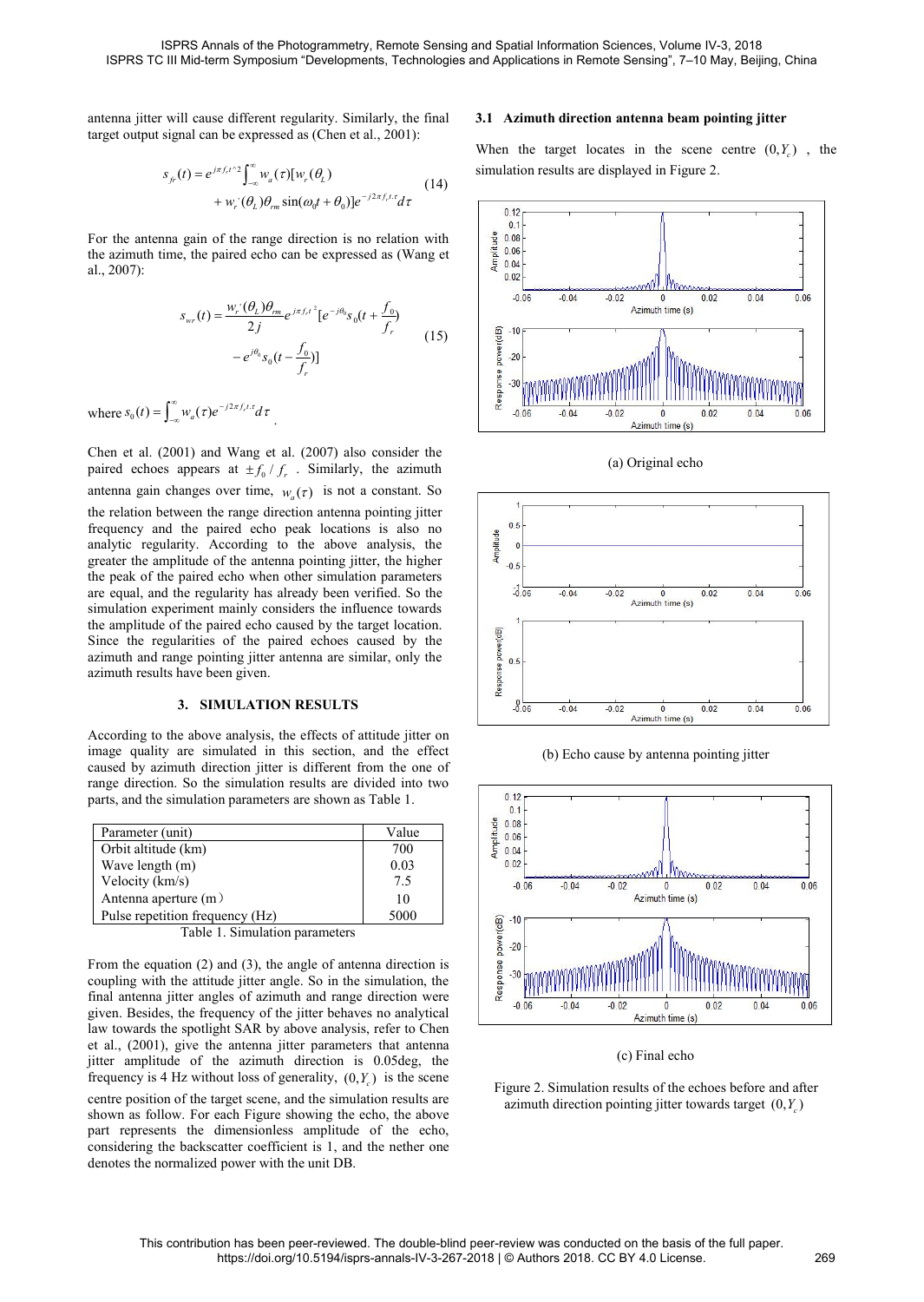|                            |                                     |                                                                                                                                                                                                       | ISPRS Annals of the Photogrammetry, Remote Sensing and Spatial Informat<br>ISPRS TC III Mid-term Symposium "Developments, Technologies and Applications in F |
|----------------------------|-------------------------------------|-------------------------------------------------------------------------------------------------------------------------------------------------------------------------------------------------------|--------------------------------------------------------------------------------------------------------------------------------------------------------------|
| Statistical index          | Original ideal<br>echo              | Echo after antenna<br>pointing jitter                                                                                                                                                                 | 0.06<br>0.04                                                                                                                                                 |
| <b>PSLR</b><br><b>ISLR</b> | $-13.274dB$<br>$-10.6945dB$         | $-13.274dB$<br>$-10.6945dB$                                                                                                                                                                           | Amplitude<br>0.02                                                                                                                                            |
|                            | Table 2. Compare of reference index |                                                                                                                                                                                                       | $-0.06$<br>$-0.04$                                                                                                                                           |
|                            |                                     | According to the simulation results, the paired echo will not<br>appear, that is, azimuth antenna pointing jitter almost cause no<br>influence to the original echoes. This is because the derivative | power(dB)<br>$-15$<br>$-20$                                                                                                                                  |

Statistical index Original ideal Echo after antenna<br>
echo confirme inter and pointing jitter<br>
PSLR -13.274dB -13.274dB<br>
ISLR -10.6945dB -10.6945dB<br>
Table 2. Compare of reference index<br>
According to the simulation results, Statistical index Original ideal Echo after antenna<br>
echo pointing jitter<br>
PSLR -13.274dB -10.6945dB -10.6945dB<br>
Table 2. Compare of reference index<br>
According to the simulation results, the paired echo will not<br>
appear,







| CO MARINARDIANO                                                                                                                                                                                                                                                                                                                 |                    |                                     |      |                    | <b><i><u>PARTING MARINE</u></i></b> |
|---------------------------------------------------------------------------------------------------------------------------------------------------------------------------------------------------------------------------------------------------------------------------------------------------------------------------------|--------------------|-------------------------------------|------|--------------------|-------------------------------------|
| $-0.06$                                                                                                                                                                                                                                                                                                                         | $-0.04$<br>$-0.02$ | $\Omega$                            | 0.02 | 0.04               | 0.06                                |
|                                                                                                                                                                                                                                                                                                                                 |                    | Azimuth time (s)                    |      |                    |                                     |
|                                                                                                                                                                                                                                                                                                                                 |                    | (c) Final echo                      |      |                    |                                     |
| Figure 3. Simulation results of the echoes before and after<br>azimuth direction pointing jitter towards target $(1000, Y_c)$                                                                                                                                                                                                   |                    |                                     |      |                    |                                     |
| Statistical index                                                                                                                                                                                                                                                                                                               |                    | Original ideal                      |      | Echo after antenna |                                     |
|                                                                                                                                                                                                                                                                                                                                 |                    | echo                                |      | pointing jitter    |                                     |
| <b>PSLR</b>                                                                                                                                                                                                                                                                                                                     |                    | $-13.274dB$                         |      | 1.3013dB           |                                     |
| <b>ISLR</b>                                                                                                                                                                                                                                                                                                                     |                    | $-9.1252dB$                         |      | $-6.3dB$           |                                     |
|                                                                                                                                                                                                                                                                                                                                 |                    | Table 3. Compare of reference index |      |                    |                                     |
| From the simulation results, the paired echo caused by the<br>antenna pointing jitter is symmetrical. When the target locates<br>away from the scene centre in azimuth, the peak of the paired<br>echo caused by the pointing jitter in the azimuth direction gets<br>higher. PSLR and ILSR raise obviously, which indicate the |                    |                                     |      |                    |                                     |

(c) Final echo<br>
Figure 3. Simulation results of the echoes before and after<br>
azimuth direction pointing jitter towards target  $(1000, Y_c)$ <br>
Statistical index<br>
Original ideal<br>
Fecho after antenna<br>
PSLR<br>
PSLR<br>
1.3.274dB<br>
ISL away from the scene centre in azimuth, the peak of the paired Figure 3. Simulation results of the echoes before and after<br>azimuth direction pointing jitter towards target  $(1000, Y_c)$ <br>Statistical index Original ideal Echo after antenna<br>echo pointing jitter<br>PSLR -13.274dB 1.3013dB<br>ISL azimuth direction pointing jitter towards target  $(1000, Y_c)$ <br>
Statistical index Original ideal Echo after antenna<br>
echo pointing jitter<br>
PSLR -13.274dB 1.3013dB<br>
ISLR -9.1252dB -6.3dB<br>
Table 3. Compare of reference index<br> Statistical index Original ideal Echo after antenna<br>
echo pointing jitter<br>
PSLR -13.274dB 1.3013dB<br>
ISLR -9.1252dB -6.3dB<br>
Table 3. Compare of reference index<br>
From the simulation results, the paired echo caused by the<br>
an **3.2 The influence of the azimuth location antenna pointing iter-**<br> **3.274dB** 1.3013dB<br> **3.2 The influence of the paired echo caused by the**<br> **3.2 The influence of the azimuth**, the peak of the paired<br> **3.2 The influence o FIRE 13.274dB** 13.303dB<br>
ISLR -9.1252dB 1.30313dB<br>
ISLR -9.1252dB -6.3dB<br>
Table 3. Compare of reference index<br>
From the simulation results, the paired echo caused by the<br>
antenna pointing jitter is symmetrical. When the t Table 3. Compare of reference index<br>
From the simulation results, the paired echo caused by the<br>
intenna pointing jitter is symmetrical. When the target locates<br>
away from the scene centre in azimuth, the peak of the pair From the simulation results, the paired echo caused by the<br>antenna pointing jitter is symmetrical. When the target locates<br>away from the scene centre in azimuth, the peak of the paired<br>echo caused by the pointing jitter i From the simulation results, the paired echo caused by the antenna pointing jitter is symmetrical. When the target locates away from the scene center in azimuth, the peak of the paired echo caused by the pointing jitter in

antenna pointing jitter is symmetrical. When the target locates<br>away from the scene centre in azimuth, the peak of the paired<br>echo caused by the pointing jitter in the azimuth direction gets<br>higher, PSLR and ILSR raise obv away from the scene centre in azimuth, the peak of the paired<br>
echo caused by the pointing jitter in the azimuth direction gets<br>
higher, PSLR and ILSR raise obviously, which indicate the<br>
reduction of the imaging quality. 4.